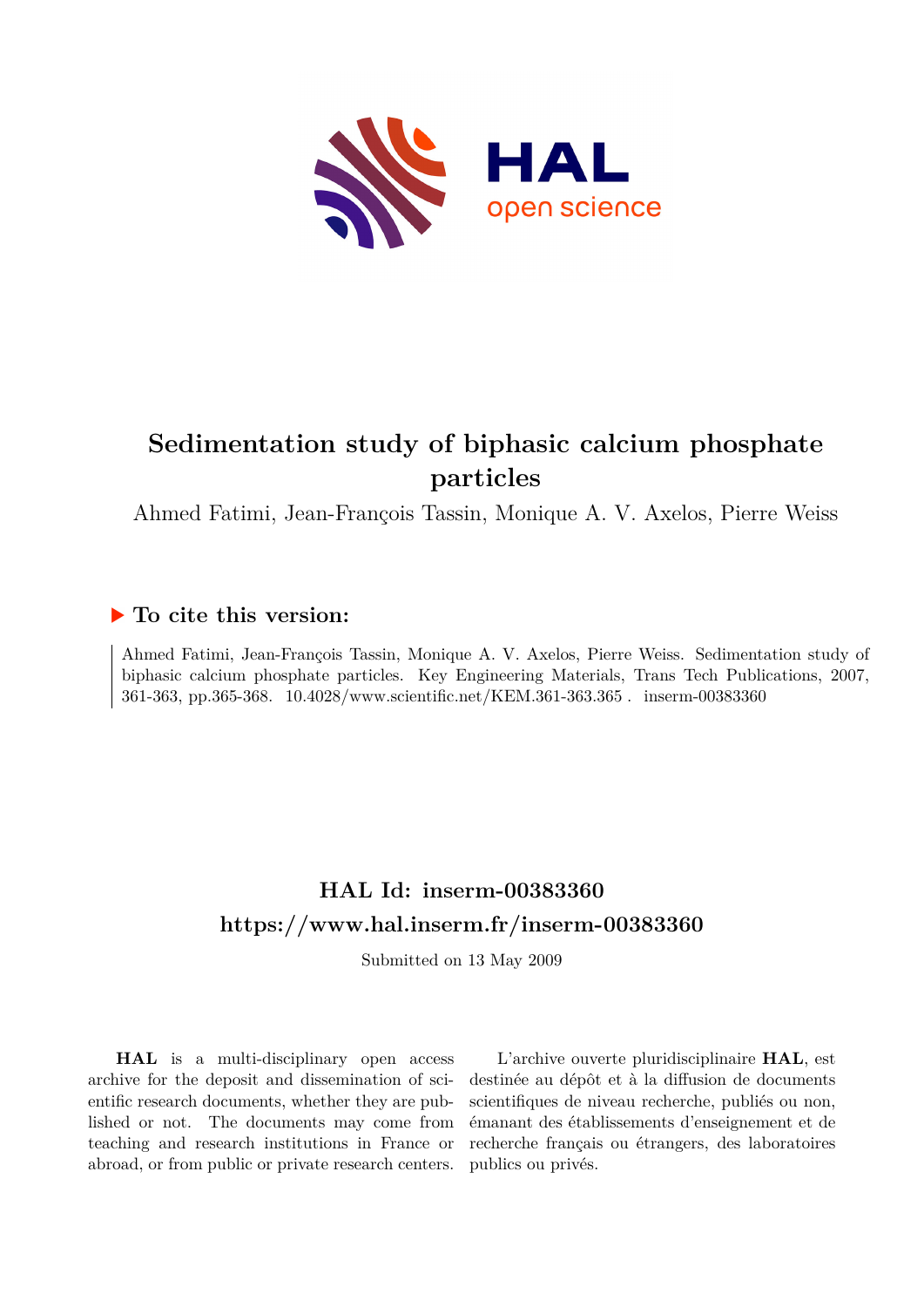## **Sedimentation Study of Biphasic Calcium Phosphate Particles**

A. Fatimi<sup>1,a</sup>, J. F. Tassin<sup>2,b</sup>, M. A. V. Axelos<sup>3,c</sup>, P. Weiss<sup>1,d</sup>

<sup>1</sup>LIOAD, INSERM U791, Université de Nantes, 1 place Alexis Ricordeau, 44042 Nantes, France.

2 Polymères, Colloïdes, Interfaces, Université du Maine, CNRS UMR6120, 72085 Le Mans, France.

 ${}^{3}$ Biopolymères, Interactions, Assemblages, INRA UR1268, 44300 Nantes Cedex 03, France.

<sup>a</sup>ahmed.fatimi@univ-nantes.fr, bjean-francois.tassin@univ-lemans.fr,<br>comique axeles@pantes.irra.fr shierre weise@univ.pantes.fr monique.axelos@nantes.inra.fr, dpierre.weiss@univ-nantes.fr

**Keywords:** biphasic calcium phosphate, cellulose ether derivatives, sedimentation, viscosity.

**Abstract.** Injectable calcium phosphate (CaP) biomaterial is considered as an injectable bone substitute (IBS). It was developed to minimize invasive surgery in various applications in orthopedic and dental surgery. The IBS considered of a polymer solution mixed with biphasic calcium phosphate (BCP) ceramic particles. Two particle sizes of BCP (40-80 and 80-200µm) were used and the weight ratio was 40%. This study investigated the influence of polymer solution on the BCP particles stability. Effects of particles size and limiting viscosity of polymer on the sedimentation were studied. The polymer concentration and particles size can be adapted to provide the best stability and storage of IBS.

#### **Introduction**

Calcium phosphate (CaP) ceramics are the main raw materials used to elaborate granules for bone substitutes. These ceramics are being increasingly used in orthopedic surgery, maxillo facial surgery and dental applications because of their bioactive properties. The concept of injectable bone substitute (IBS) developed in our laboratory is based on association of biphasic calcium phosphate (BCP) granules and a cellulose ether derivative polymer [1,2]. IBS requires suitable rheological properties to ensure bonding of the mineral phase *in situ* with good cell permeability.

The BCP mineral phase is an association of hydroxyapatite (HA) and β-tricalcium phosphate (β-TCP). The suitable proportions of HA (60%) and β-TCP (40%) has provided BCP ceramics with controlled bioactivity and biocompatibility [3]. The viscous phase of IBS is an aqueous polymer solution (hydroxypropylmethylcellulose (HPMC) or sodium carboxymethylcellulose (CMC)). They are biocompatible and nontoxic polymers.

Although several works have been focused on various properties of cellulose ether derivative such as water affinity [4] and gelation [5, 6], the rheological properties of these carbohydrate polymers were largely studied [7-9] with many interpretations. Cellulose ether derivative gives the consistency form to IBS. Apparent viscosity and consistency of IBS is based on different parameters (concentration and type of polymer, particles size and ratio of BCP). IBS formulation is an essential factor for rheological properties and injectability [10]. To show better injectability and avoid demixing phenomena and filter pressing of IBS during injection from the syringe, BCP particles must be stable in polymer solution. During storage, the particles settle out as a consequence of gravitational force. This physical phenomenon, sedimentation, is observed in various engineering fields such as chemical engineering, materials and pharmaceuticals processing [11]. A lot of studies have been devoted to the understanding of the stability of suspensions or settling phenomena from a fundamental point of view. Information on particle size, packing density and the mechanism of settling for both dispersant and sediment system have been discussed by Allain *et al.* [12] and Balastre *et al.* [13]. Different approaches have been proposed to describe the hindered settling process. Most of them consider the hindrance dependant on the volume fraction of solids only.

The aim of this work was to study the stability of IBS by investigating the sedimentation of BCP particles in different aqueous polymer solutions at fixed volume fraction of solids.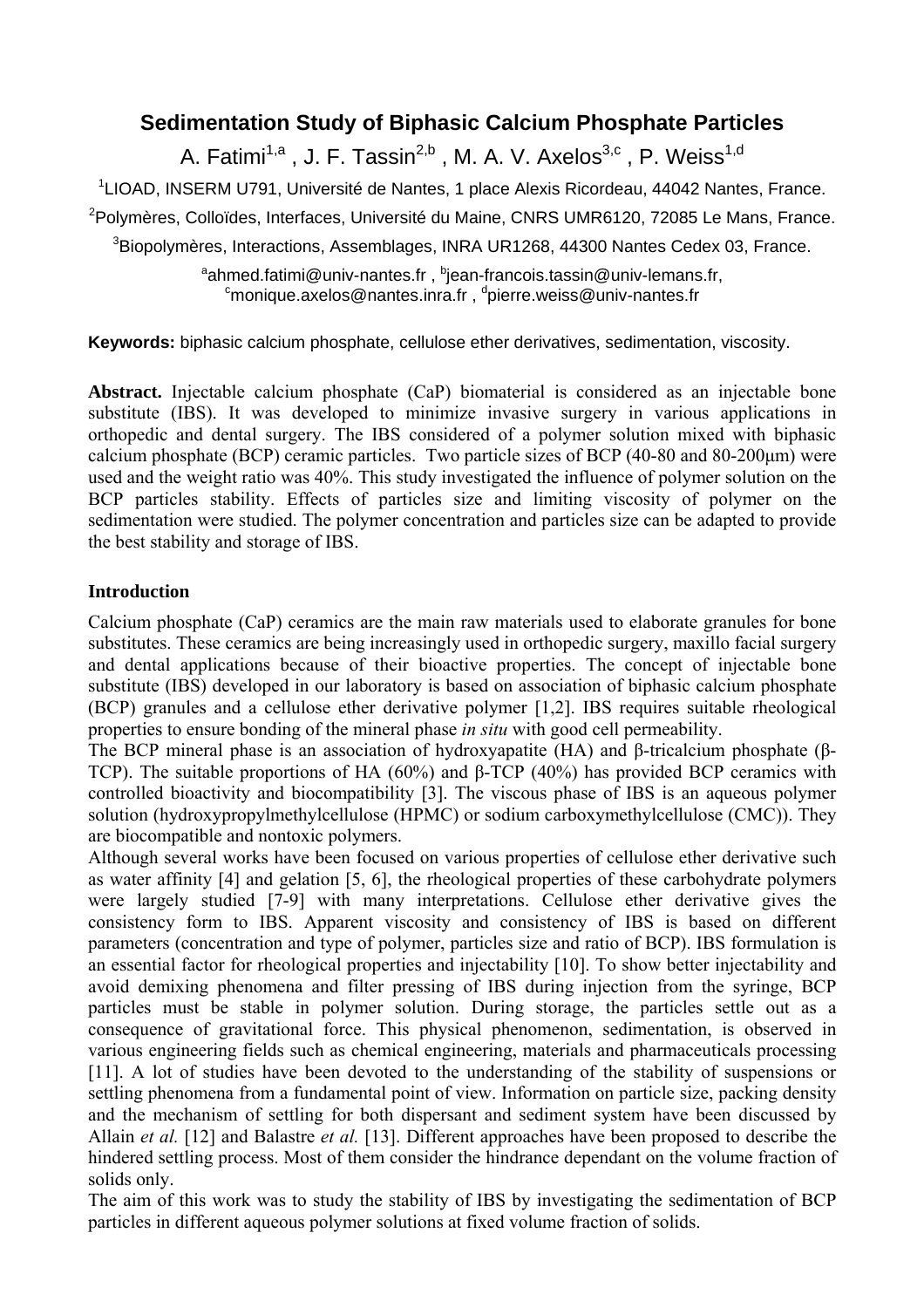#### **Materials and methods**

Polymer solutions were prepared at different concentration in deionized water. The characteristic samples are given in Table 1. The BCP particles used in this study were prepared in our laboratory by precipitation of calcium-deficient apatite (CDA) and sintering [3]. Image observations (Fig. 1) and granulometry analysis (Fig. 2) of BCP particles were realized using scanning electron microscopy (LEO 1450 VP, Germany). Different preparations of IBS were made by mixing BCP particles (40-80 or 80-200  $\mu$ m in diameter) with different polymer solutions at fixed ratio (40%) w/w). The limiting viscosities of different polymer solutions were obtained at low shear-rate from flow curves. Rheological measurements were performed using RheoStress 300 (ThermoHaake®, Germany) with cone and plate geometry (C60/1° Ti). The polymer densities were also determined at 25°C. The sedimentation study was realized at 25°C and the BCP particles boundary variations for each polymer solution were determined visually as a function time. Water was used as a control. The percentage of solid phase volume settled as a function of time was calculated according to the following formula:

$$
Volume = 100 \frac{V_t}{V_0} \tag{1}
$$

where  $V_t$  is the volume of settled phase at a given time and  $V_0$  is the initial volume occupied by the suspension.



**Fig. 1.** *SEM observations of BCP particles. (40-80µm: x60 ; 80-200µm: x30)*

#### **Results**

The flow curves of E4M, Blanose, Benecel, K4M and K15M polymer solutions obtained had a similar profile. They all showed a Newtonian zone at low shear-rate and they exhibited a shearthinning at high shear-rate. The limiting viscosities (zero shear viscosity  $\eta_0$ ) were obtained at relatively low shear rates using the Cross equation.

Table 1 shows the limiting viscosities obtained for different polymer solutions. The results show that an increase of  $\eta_0$  with the polymer concentration, this phenomenon is usual for polysaccharides where the  $\eta_0$  value becomes higher as the polymer concentration rises [14]. The size distribution of BCP particles determined before mixing with polymer solutions are shown in Fig. 2. The distributions clearly display a maximum for each granulometry and the mean diameters were 70 and 170µm for 40-80µm and 80-200µm granulometry, respectively.



**Fig. 2.** *Size distribution of BCP particles.*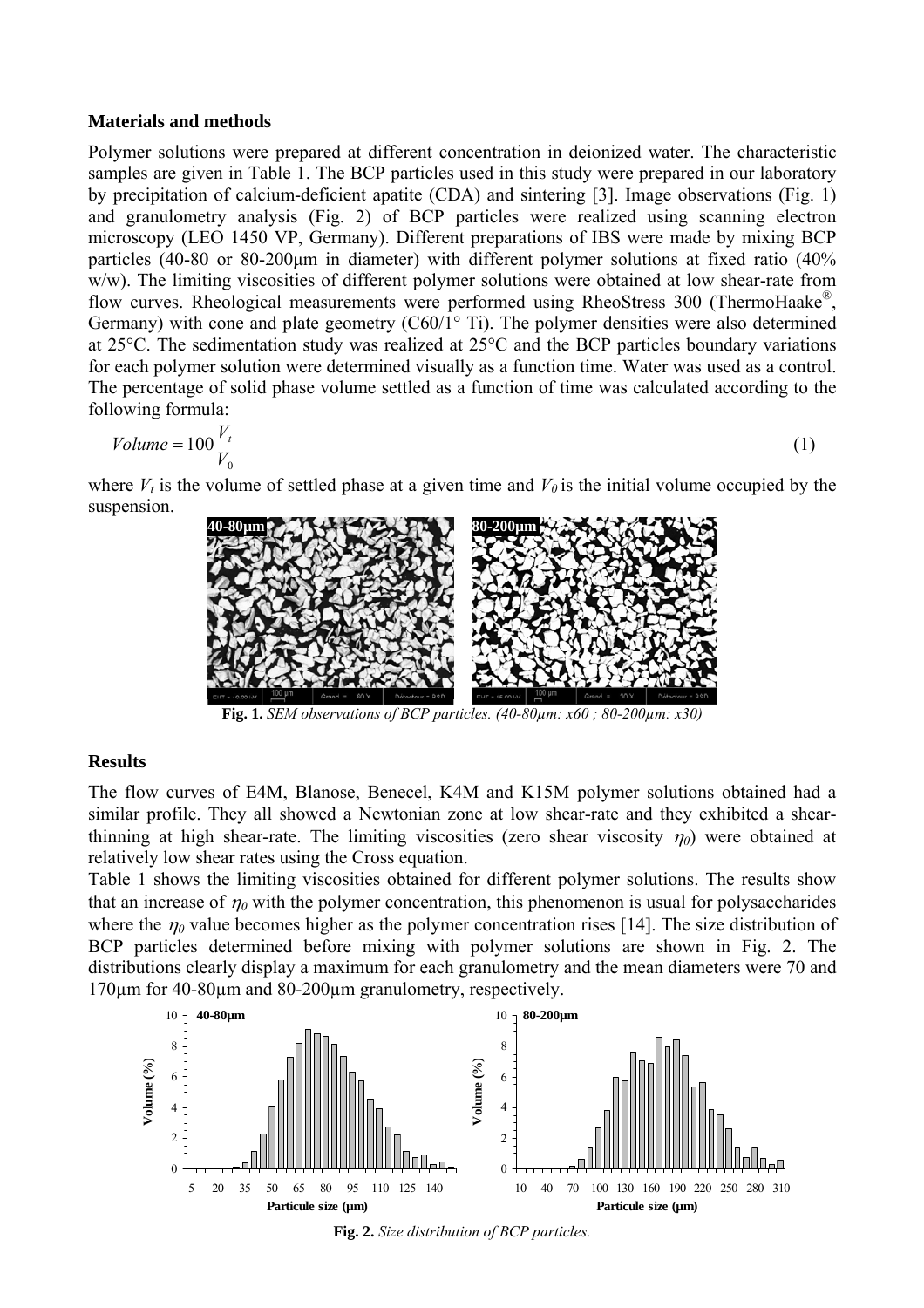**Table 1.** *Characteristics of polymer samples used in the present work.*

| Polymer                    | Type        | Methoxyl degree | Concentration | Density $\rho_f$ | Limiting viscosity $\eta_0$ |
|----------------------------|-------------|-----------------|---------------|------------------|-----------------------------|
|                            |             | of substitution | $(\%)$        | $(kg.dm-3)$      | (Pa.s)                      |
| Methocel <sup>®</sup> E4M  | <b>HPMC</b> | 1.9             | 1.0           | $1.04 \pm 0.07$  | $0.10 \pm 0.02$             |
|                            |             |                 | 2.0           | $1.10 \pm 0.15$  | $1.50 \pm 0.14$             |
| Blanose <sup>®</sup> 7H4XF | <b>CMC</b>  | 0.7             | 1.0           | $1.05 \pm 0.10$  | $0.43 \pm 0.01$             |
|                            |             |                 | 2.0           | $1.08 \pm 0.05$  | $3.86 \pm 0.07$             |
| Benecel <sup>®</sup> MP824 | <b>HPMC</b> | 1.4             | 1.0           | $1.05 \pm 0.10$  | $0.50 \pm 0.03$             |
|                            |             |                 | 2.0           | $1.25 \pm 0.29$  | $6.73 \pm 1.21$             |
| Methocel <sup>®</sup> K4M  | <b>HPMC</b> | 1.4             | 2.0           | $1.05 \pm 0.04$  | $1.52 \pm 0.02$             |
| Methocel <sup>®</sup> K15M | <b>HPMC</b> | 1.4             | 1.5           | $1.01 \pm 0.02$  | $1.39 \pm 0.02$             |



**Fig. 3.** *Kinetics of sedimentation of BCP particles dispersed in different polymer solutions.*

Fig. 3 shows kinetics of sedimentation of BCP dispersed in different polymer solutions. The water shows a maximal compactness (*i.e*. volume fraction inside the sediment at equilibrium). The effect of particles size was observed. The sediment compactness for  $40-80\mu m$  particles ( $57\sim79\%$ ) was qualitatively much larger than  $80-200\mu$ m one  $(45\sim 70\%)$ . This difference is due to the diameter of BCP particles. The influence of polymer solution was also remarked.

The influence of type of polymer on sedimentation velocity was studied (Fig. 4). K4M and K15M polymers with the same  $\eta_0$  (1.39~1.52Pa.s) were used in this study. Kinetics of sedimentation shows that for both polymers, the sedimentation velocity of the particles was the same.



**Fig. 4.** *Kinetics of sedimentation of BCP particles (40- 80µm) dispersed in two different polymer solutions with the same n*<sub>0</sub>

The relative settling velocity can be calculated using Stokes law:

$$
u = \frac{d^2(\rho_s - \rho_f)g}{18\eta_0} \tag{2}
$$

where  $u$  (m.s<sup>-1</sup>) is the terminal velocity or Stokes velocity,  $\rho_s$  (kg.m<sup>-3</sup>) and  $\rho_f$  (kg.m<sup>-3</sup>) are the density of the solid particles and liquid, respectively, *d* (m) is the diameter of the particle, *g* is the gravity acceleration (9.8m.s<sup>-2</sup>) and  $\eta_0$ (Pa.s) is the limiting viscosity of the suspending liquid.

Stokes law (Eq. 2) is applicable only if the Reynolds number (Re) is less than 2:

$$
\text{Re} = \frac{\rho_f u d_p}{\eta_0} \tag{3}
$$

In this study, both BCP granulometries present  $Re < 2$ , meaning that the BCP particles studied here were in the Stokes sedimentation region.